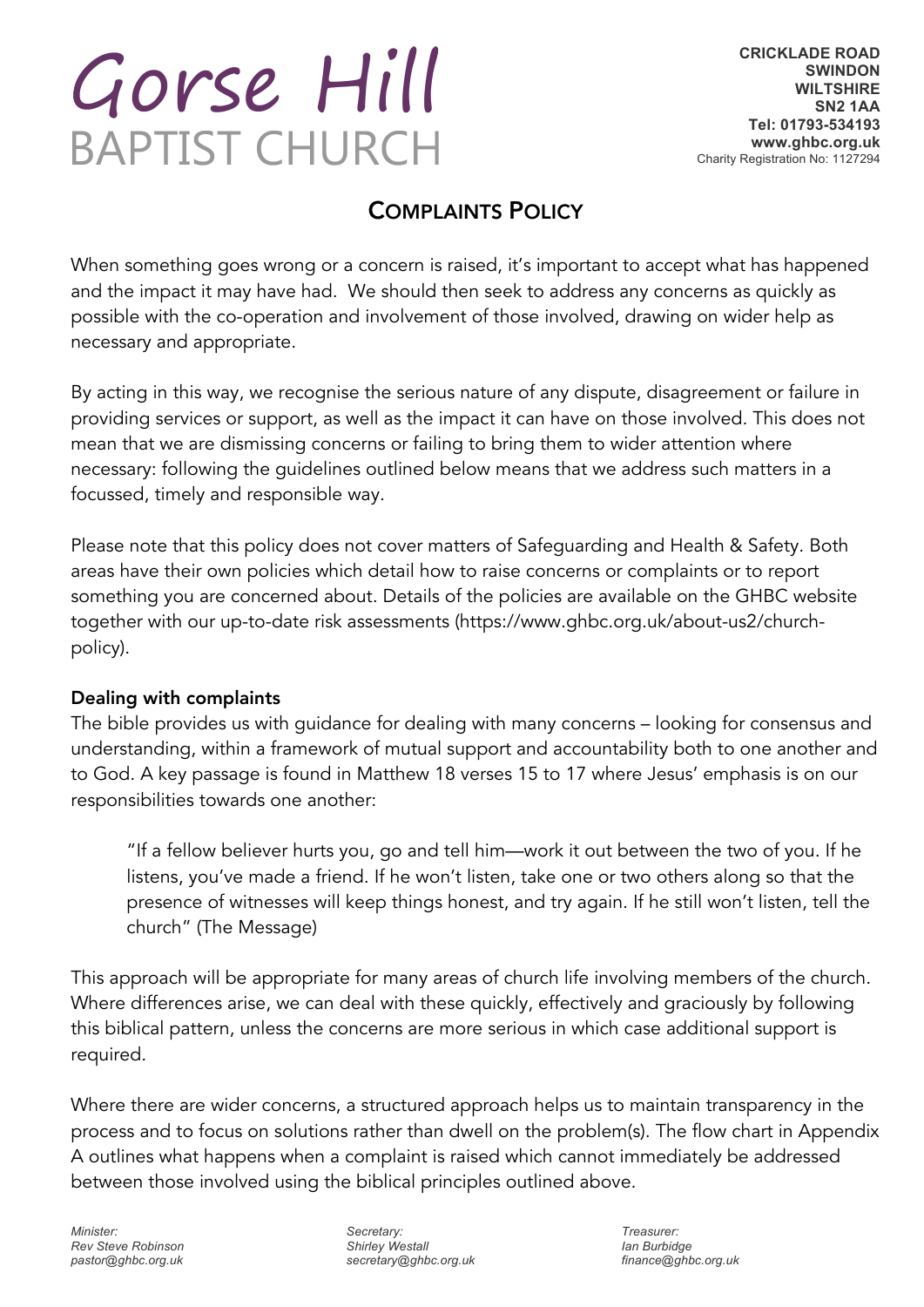### How do I report a concern?

Appendix B contains a copy of a standard form for reporting your concerns. This will serve as a reference point for the steps that follow. If you need help completing the form then please contact the Minister and Charity Trustees (also known as Deacons) who will be able to find someone to help you. In the first instance please email at deacons@ghbc.org.uk.

The Charity Trustees (including the Minister) are responsible to the Charity Commission for the day-to-day Governance, Leadership and Management of the Church. They are nominated and elected by the church members. The Church's Constitution details how the Trustees and elected and outlines the scope of their responsibilities: a copy of this is available on request.

### **Confidentiality**

Our investigation into your complaint will be taken seriously as we recognise the impact that the person and/or events will have had on you. We will act in an impartial and non-discriminatory manner, as your concerns will be considered by those not involved in the original incident.

The church will treat the facts and content of your complaint carefully and in line with its data protection policy [https://www.ghbc.org.uk/about-us2/church-policy]. However, on occasion, the church may need to make a public statement about the complaint, report it to statutory authorities or seek professional advice. Consequently, the church cannot guarantee to keep your complaint confidential – we will always let you know if we intend to do this.

We ask you to maintain reasonable confidentiality, other than to seek professional advice if you feel you need it or the church suggests it. If the complaint is about the actions of another person, please don't contact them while we are looking into your complaint.

#### **Timescales**

We will seek to look into and resolve your complaint as quickly as possible. Some broad timescales are included in the Flow Chart in Appendix A but it may be necessary to undertake wider investigations where we rely on support and contact from outside the church. Where this happens, we will keep in touch with regular updates on progress (at least weekly).

#### Right of Appeal

We hope that we will be able to address your concerns through this process. If, however, you're not satisfied with the outcome, you can appeal by contacting the Church Secretary who will arrange for a review of the process, referring to support from Baptists Together (our denomination) as necessary. You can contact the Church Secretary by email (secretary@ghbc.org.uk).

Where your concerns cannot be addressed, we will advise you on how you can contact both Baptists Together and the Charities' Commission.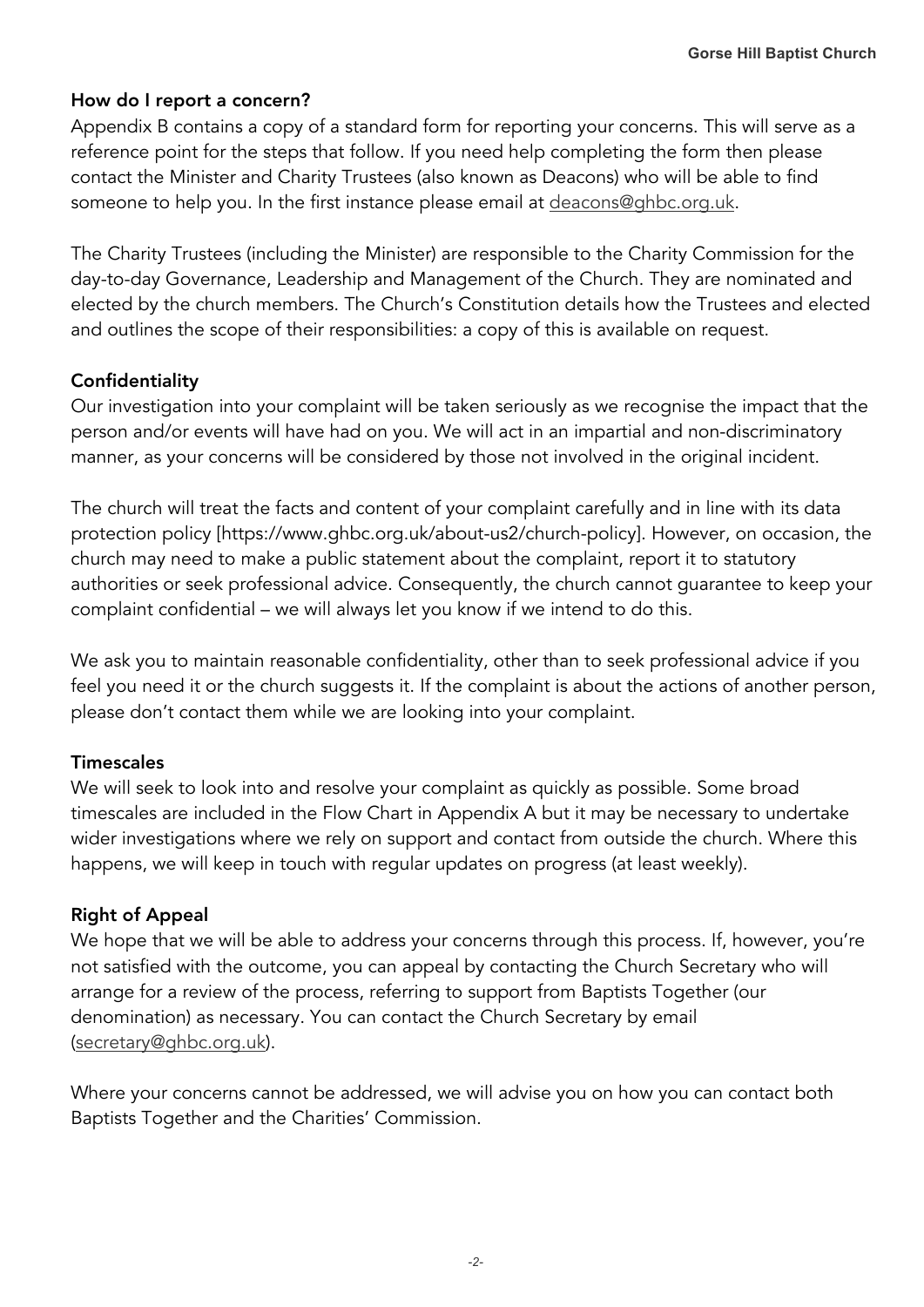Version 1b May 2022 Appendix A Complaints Procedure Flowchart

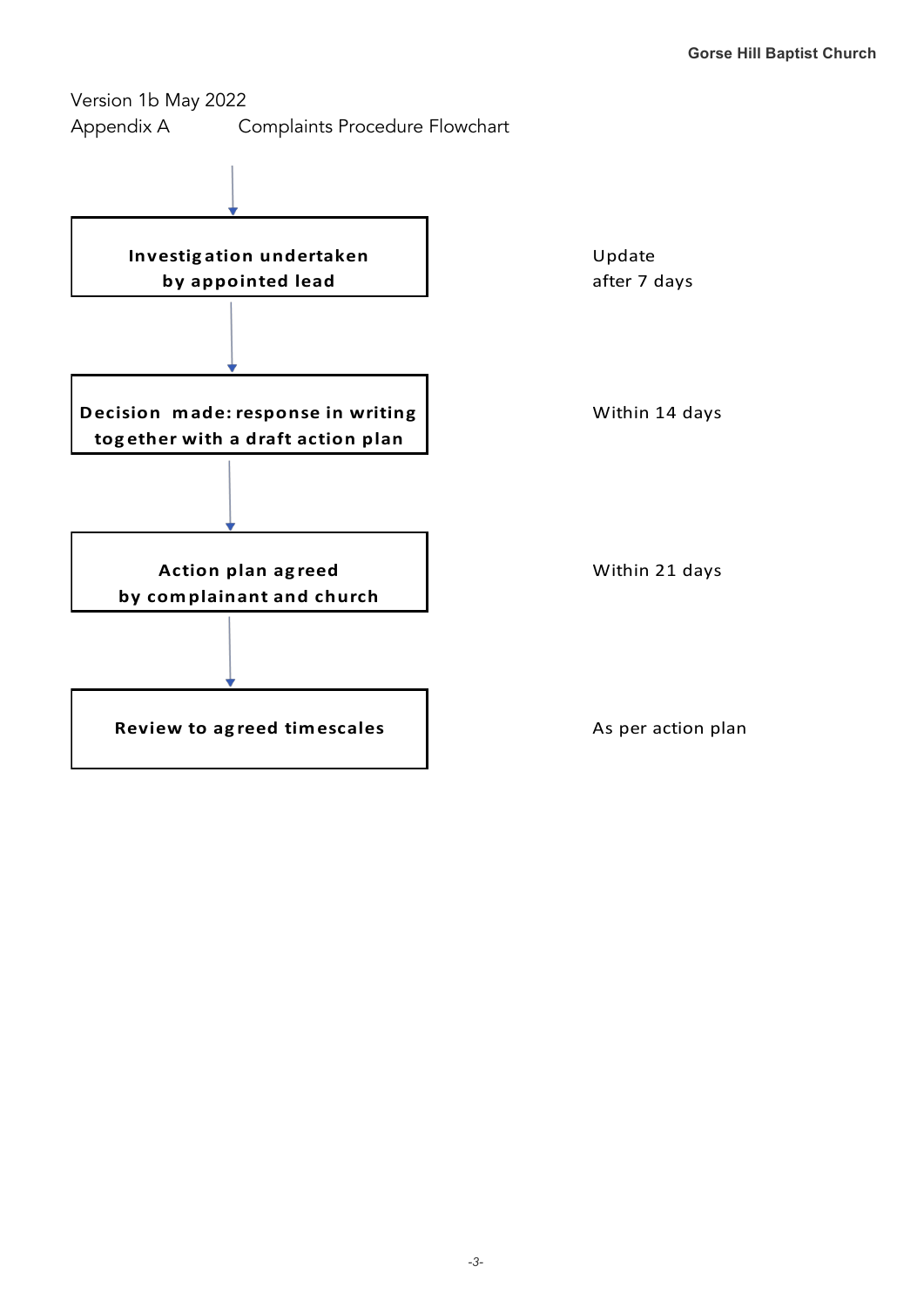| Appendix B Complaints Form                                                                        |
|---------------------------------------------------------------------------------------------------|
| Gorse Hill Baptist Church Complaints Form                                                         |
| Your details: (PLEASE PRINT ALL INFORMATION)                                                      |
| Name:                                                                                             |
|                                                                                                   |
| Address:                                                                                          |
|                                                                                                   |
| Phone:<br>email address:                                                                          |
|                                                                                                   |
| What do you want to bring to our attention?(1)                                                    |
| Date(s):                                                                                          |
|                                                                                                   |
| Person(s):                                                                                        |
|                                                                                                   |
|                                                                                                   |
| Complaint about:                                                                                  |
|                                                                                                   |
|                                                                                                   |
|                                                                                                   |
|                                                                                                   |
|                                                                                                   |
| Supporting information <sup>(2)</sup>                                                             |
|                                                                                                   |
|                                                                                                   |
|                                                                                                   |
|                                                                                                   |
|                                                                                                   |
|                                                                                                   |
| (Please provide copies of letters and documents where possible)                                   |
|                                                                                                   |
| What can the church do to resolve the problem? <sup>(3)</sup>                                     |
|                                                                                                   |
|                                                                                                   |
|                                                                                                   |
|                                                                                                   |
| Confidentiality                                                                                   |
| The church will treat your data carefully and in accordance with the church's data protection     |
| policy [insert link to church data protection policy]. The church cannot guarantee to keep the    |
| fact and details of your complaint confidential if it is necessary to share your data in order to |
| review and resolve your complaint                                                                 |
|                                                                                                   |
| Date you submitted your complaint to the church:                                                  |
| Date received by church:                                                                          |
| Date for resolution (per procedures):                                                             |
| Date resolved (actual):                                                                           |